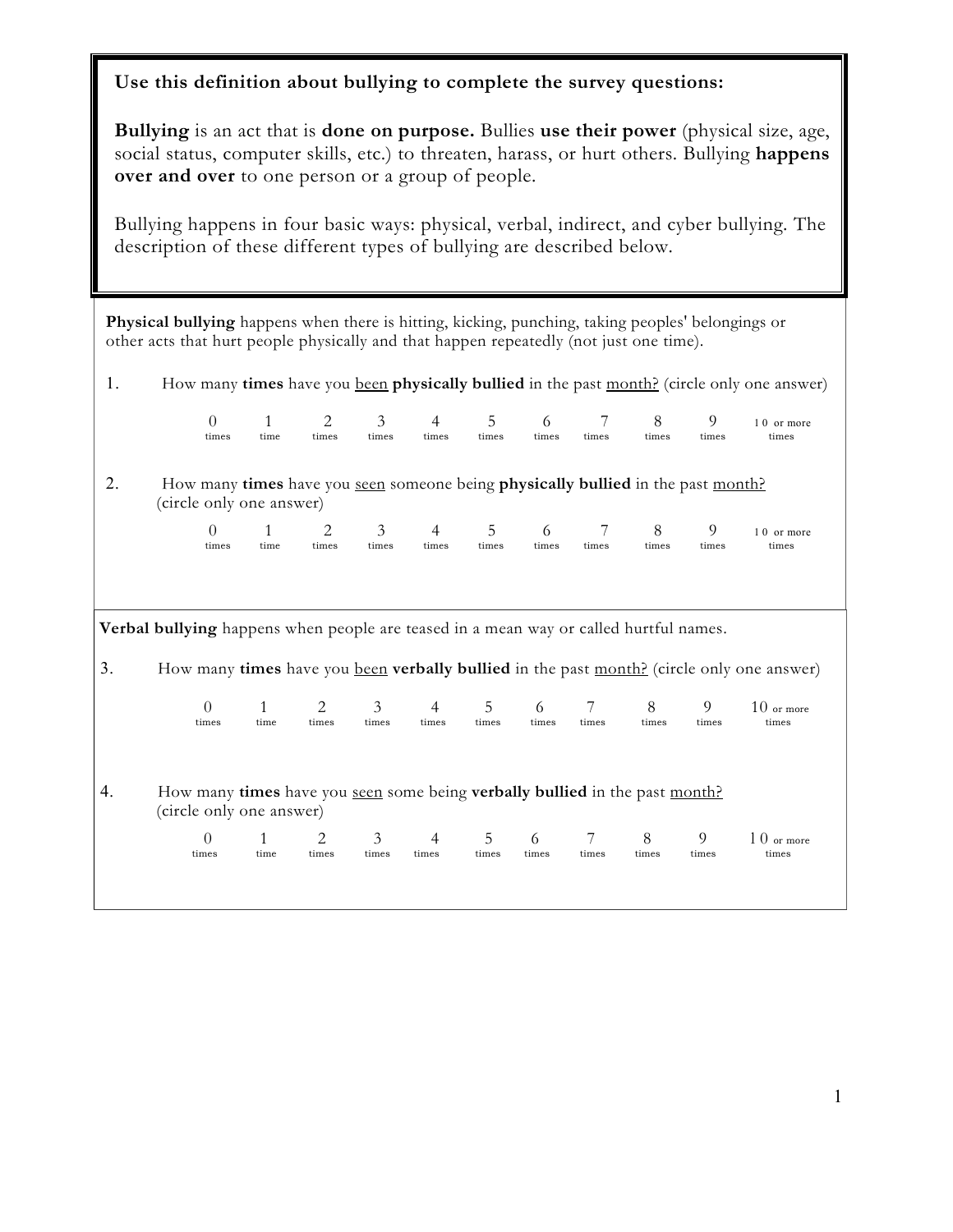| Indirect bullying happens when people spread mean rumors about others, when people are |                                                                                                                                                                                 |                      |                                |                        |                         |                        |            |               |               |               |                          |
|----------------------------------------------------------------------------------------|---------------------------------------------------------------------------------------------------------------------------------------------------------------------------------|----------------------|--------------------------------|------------------------|-------------------------|------------------------|------------|---------------|---------------|---------------|--------------------------|
|                                                                                        | intentionally kept out of a "group," or when mean gestures are made towards others.                                                                                             |                      |                                |                        |                         |                        |            |               |               |               |                          |
| 5.                                                                                     | How many times have you been indirectly bullied in the past month? (circle only one answer)                                                                                     |                      |                                |                        |                         |                        |            |               |               |               |                          |
|                                                                                        | $\Omega$<br>times                                                                                                                                                               | time                 | $\mathcal{D}_{\cdot}$<br>times | 3<br>times             | 4<br>times              | 5<br>times             | 6<br>times | times         | 8<br>times    | 9<br>times    | $10$ or more<br>times    |
| 6.                                                                                     | How many times have you seen someone being indirectly bullied in the past month?<br>(circle only one answer)                                                                    |                      |                                |                        |                         |                        |            |               |               |               |                          |
|                                                                                        | $\Omega$<br>times                                                                                                                                                               | time                 | 2<br>times                     | 3<br>times             | $\overline{4}$<br>times | 5<br>times             | 6<br>times | 7<br>times    | 8<br>times    | 9<br>times    | I 0 or more<br>times     |
|                                                                                        |                                                                                                                                                                                 |                      |                                |                        |                         |                        |            |               |               |               |                          |
|                                                                                        | Cyber bullying happens when people are teased, taunted, or threatened through the use of e-mail, cell<br>phone, text messaging, instant messaging, or other electronic methods. |                      |                                |                        |                         |                        |            |               |               |               |                          |
| 7.                                                                                     | How many Mmes have you been cyber bullied in the past month? (circle only one answer)                                                                                           |                      |                                |                        |                         |                        |            |               |               |               |                          |
|                                                                                        | $\Omega$<br>times                                                                                                                                                               | $\mathbf{1}$<br>time | 2<br>times                     | 3<br>times             | 4<br>times              | 5<br>times             | 6<br>times | 7<br>times    | 8<br>times    | 9<br>times    | $10$ or more<br>times    |
| 8.                                                                                     | How many students in your school do know who have been cyber bullied in the past month?<br>(circle only one answer)                                                             |                      |                                |                        |                         |                        |            |               |               |               |                          |
|                                                                                        | 0<br>students                                                                                                                                                                   | student students     | $\mathfrak{D}$                 | 3<br>students students | 4                       | 5<br>students students | 6          | 7<br>students | 8<br>students | 9<br>students | $10$ or more<br>students |
|                                                                                        |                                                                                                                                                                                 |                      |                                |                        |                         |                        |            |               |               |               |                          |

9. Where have you been physically, verbally or indirectly bullied in the past? (check all locations that you have personally been bullied)

I have not been bullied in the past 2 months In a classroom (while the teacher was out of the room) \_\_\_\_\_\_In a classroom (while the teacher was present in the room)  $\frac{1}{\sqrt{2}}$ In the restroom  $\frac{1}{\sqrt{2}}$  In the hallways At the bus stop \_\_\_\_\_\_On the school bus \_\_\_\_\_\_On school property outside of the school building \_\_\_\_\_\_On the stairways In the parking lot At after school activities In the cafeteria On the way to or from school (walking, biking, etc.) In the locker room \_\_\_\_\_\_Other(please write in):\_\_\_\_\_\_\_\_\_\_\_\_\_\_\_\_\_\_\_\_\_\_\_\_\_\_\_\_\_\_\_\_\_\_\_\_\_\_\_\_\_\_\_\_\_\_\_\_\_\_\_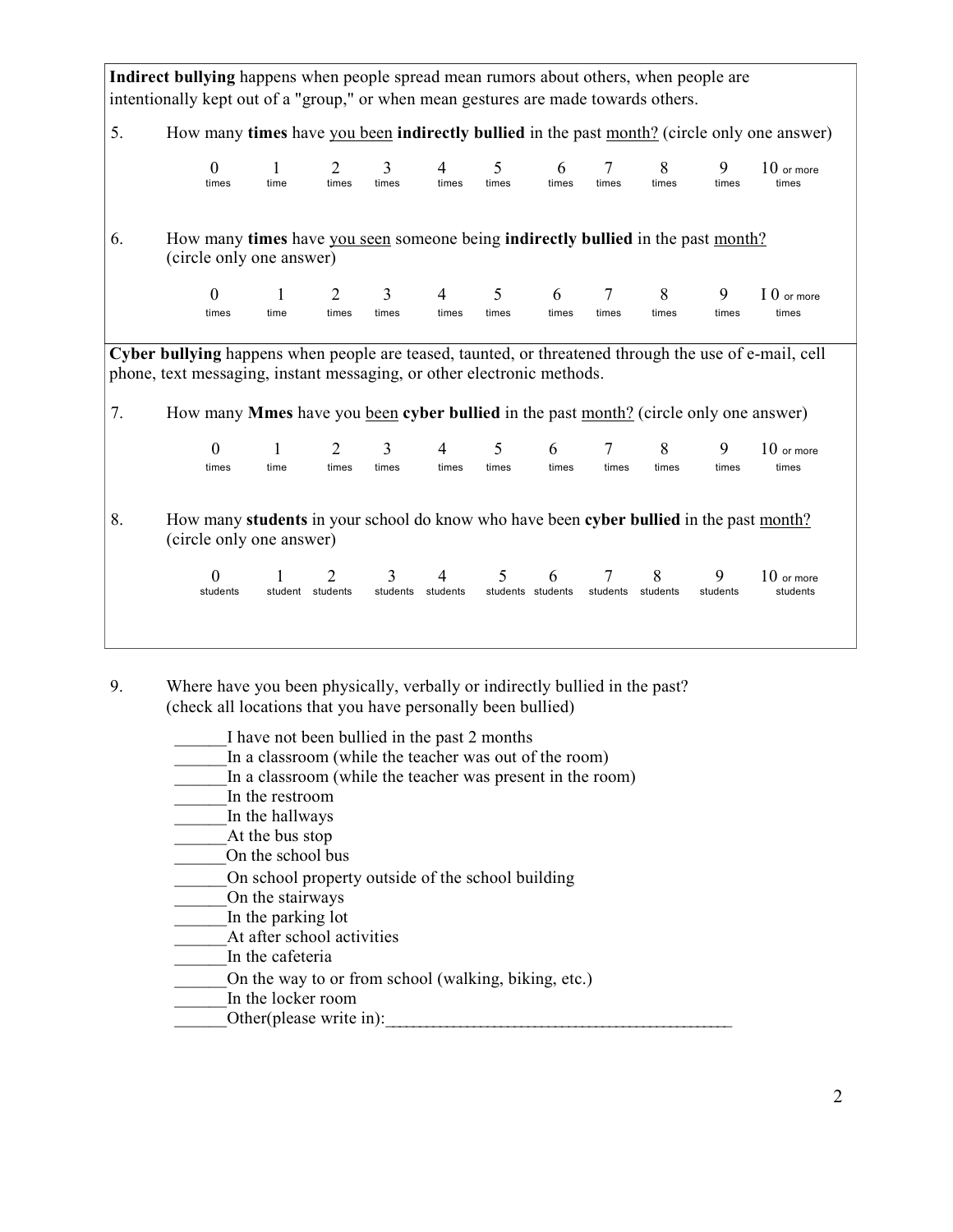10. Have you been bullied in **any way** (physical, verbal, indirect, cyber) in the past month? Yes (if you answered yes, go to question 11) No (i f you answered no, go to question 12)

1.1. When you were bullied in the past month, what did you do?

| Did you walk away from the bully? (circle one)<br>Yes No                                                             |     |                |
|----------------------------------------------------------------------------------------------------------------------|-----|----------------|
|                                                                                                                      |     |                |
| If yes, did it help to stop the bullying? (circle one)                                                               | Yes | N <sub>o</sub> |
| Did you ignore the bully? (circle one)<br>Yes<br>No                                                                  |     |                |
| If yes, did it help to stop the bullying? (circle one)                                                               | Yes | N <sub>0</sub> |
| Did you tell the bully to stop? (circle one)<br>Yes<br>N <sub>o</sub>                                                |     |                |
| If yes, did it help to stop the bullying? (circle one)                                                               | Yes | N <sub>o</sub> |
| Did you get even with the bully? (circle one)<br>Yes<br>No<br>If yes, did it help to stop the bullying? (circle one) | Yes | No             |
| Did you stay home from school? (circle one)<br>Yes No                                                                |     |                |
| If yes, did it help to stop the bullying? (circle one)                                                               | Yes | N <sub>o</sub> |
| Did you tell a teacher? (circle one)<br>Yes<br>No<br>If yes, did it help to stop the bullying? (circle one)          | Yes | N <sub>0</sub> |
| Did you tell another adult at school? (circle one)<br>Yes<br>N <sub>o</sub>                                          |     |                |
| If yes, did it help to stop the bullying? (circle one)                                                               | Yes | N <sub>o</sub> |
| Did you tell your mom or dad? (circle one)<br>Yes No                                                                 |     |                |
| If yes, did it help to stop the bullying? (circle one)                                                               | Yes | N <sub>0</sub> |
| Did you tell your brother or sister? (circle one)<br>N <sub>o</sub><br>Yes                                           |     |                |
| If yes, did it help to stop the bullying? (circle one)                                                               | Yes | N <sub>o</sub> |
|                                                                                                                      |     |                |

Did you tell a friend? (circle one) Yes No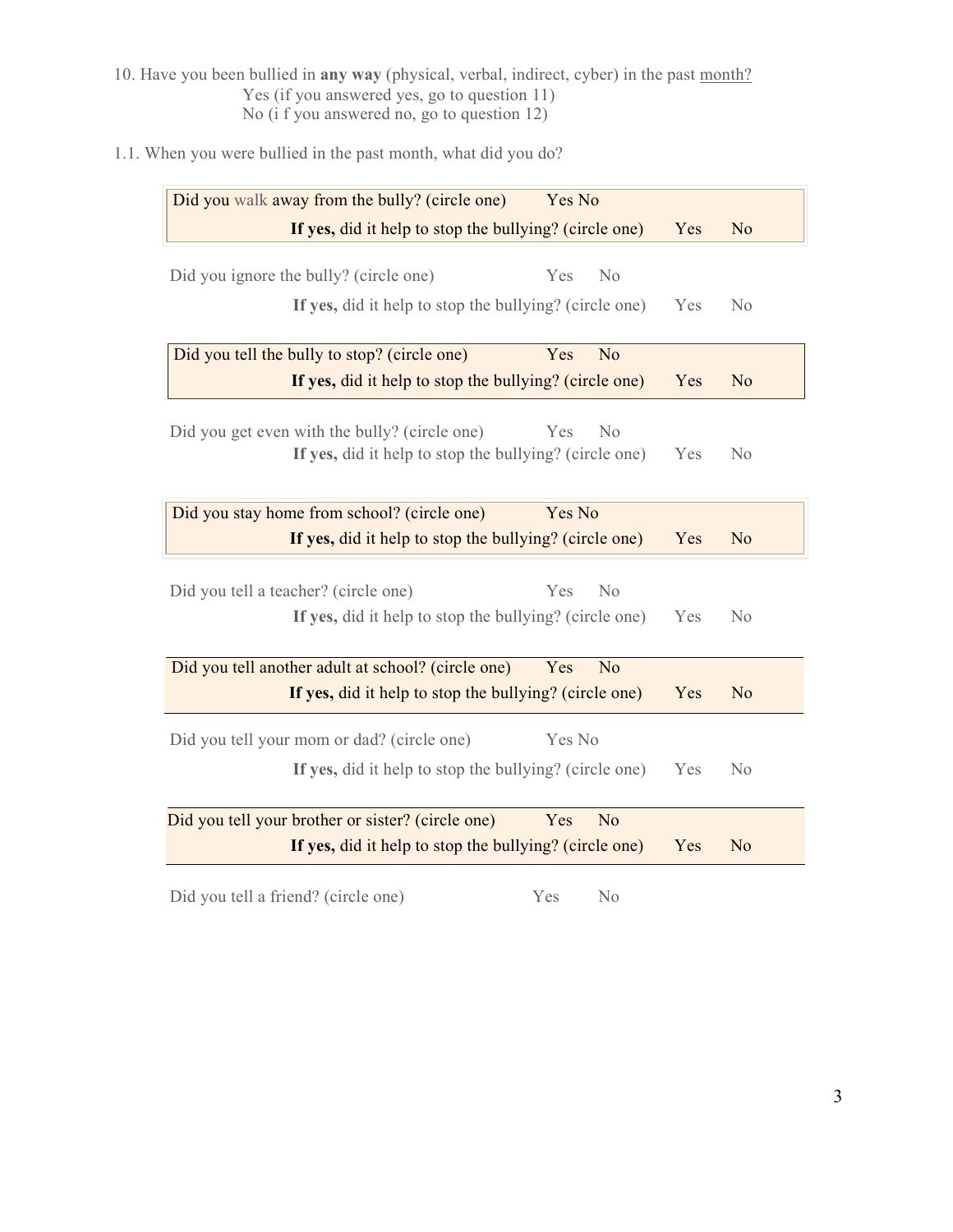| Did you do something else? (circle one)          | Yes. | No |        |
|--------------------------------------------------|------|----|--------|
| If yes, what did you do? (please write in)       |      |    |        |
|                                                  |      |    |        |
|                                                  |      |    |        |
| Did this help to stop the bullying? (circle one) |      |    | Yes No |
|                                                  |      |    |        |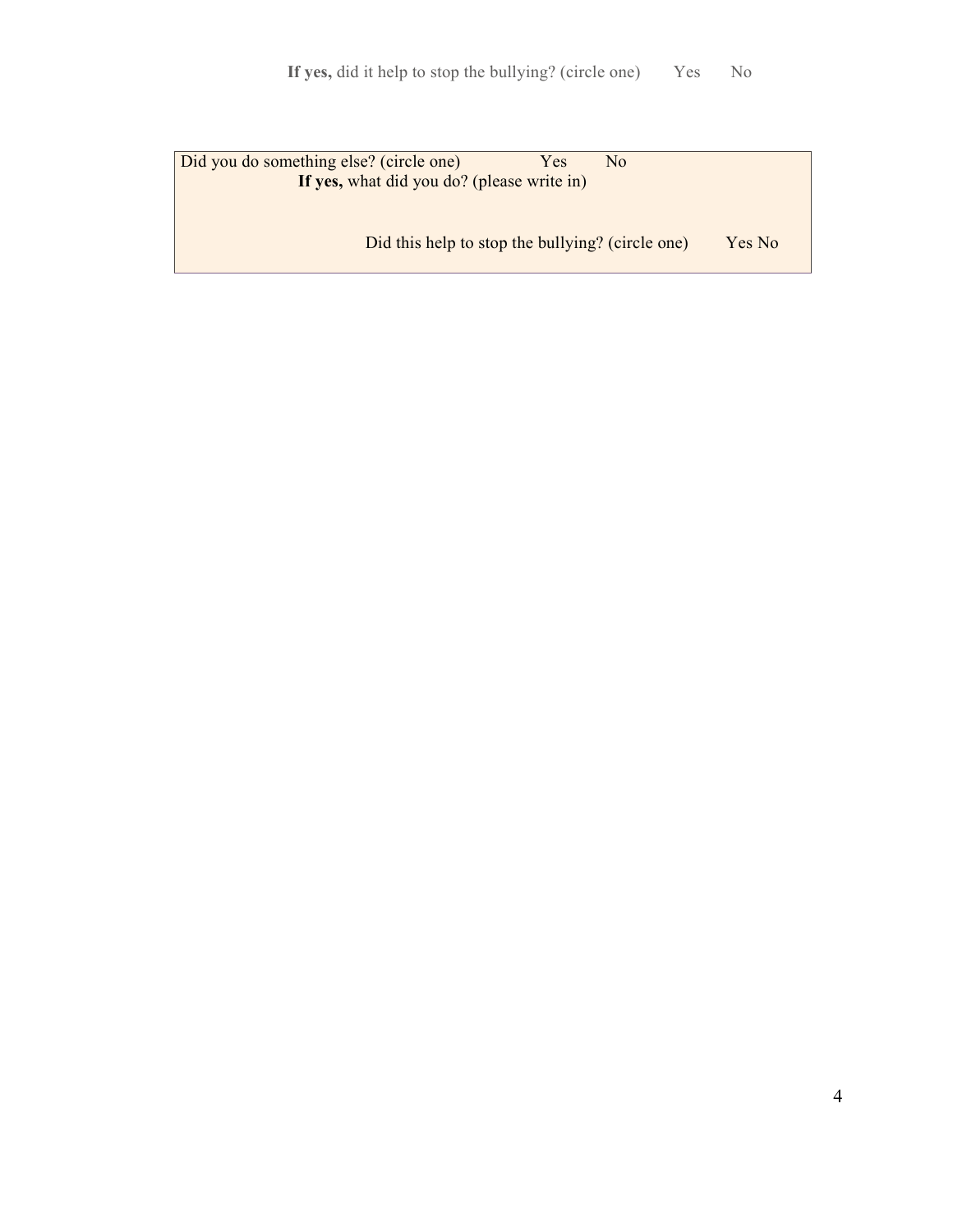- **12.** How do you **usually** react when you see someone being bullied at school? (check **only one)** 
	- \_\_\_\_\_I have never seen anyone being bullied at our school
	- \_\_\_\_\_I join in with the bullying
	- \_\_\_\_\_I watch but do not join in
	- I try to stop the bullying by talking to those involved
	- I tell a teacher or other adult
	- I do nothing
		- \_\_\_\_\_I would like to help, but I don't know what to do
		- her (please write in):
- 13. Why do you think that students in this school bully others? (check **all** of the answers that you think are true)

| To show off                                                      |
|------------------------------------------------------------------|
| To be popular                                                    |
| To get things like money or other people's property              |
| To feel powerful                                                 |
| To get attention                                                 |
| Because the bullied student is of a different racelethnicity     |
| Because the bullied student lacks athletic ability               |
| Because the bullied student is small in size                     |
| Because the bullied student is overweight                        |
| Because the bullied student is of a different sexual orientation |
| Because of the way the bullied student dresses                   |
| Because the bullied student has a disability                     |
| Other (please write in):                                         |

14. How often do you think teachers and other adults see the bullying that happens at your school? (Circle only one answer)

| Almost | Some of  | Almost | Not sure |
|--------|----------|--------|----------|
| always | the time | never  |          |

15. How often do the bullies at your school hide their bullying behaviors from the adults in the school? (Circle only one answer)

| Almost | Some of  | <b>Almost</b> | Not sure |
|--------|----------|---------------|----------|
| always | the time | never         |          |

16. When teachers or other adults see bullying happen at school, how often do they try to stop it? (Circle only one answer)

| Almost | Some of  | Almost | Not sure |
|--------|----------|--------|----------|
| always | the time | never  |          |

17. How many of your teachers have **talked about** their class rules against bullying? (Circle only one answer)

| teachers | teacher | teachers | teachers | teachers | teachers | teachers | teachers | teachers |
|----------|---------|----------|----------|----------|----------|----------|----------|----------|